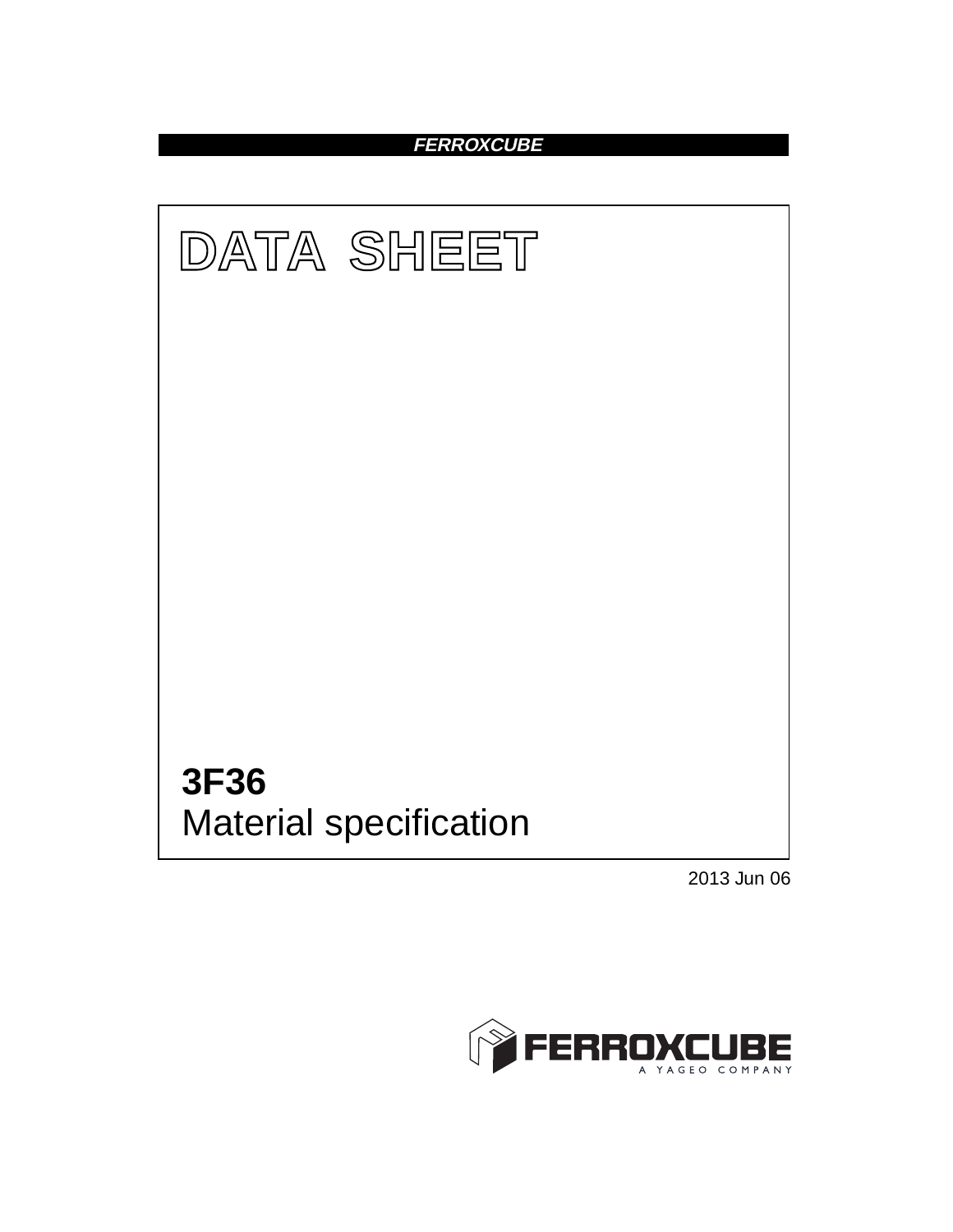# Material specification 3F36

### **3F36 SPECIFICATIONS**

A medium to high frequency power material for use in power and general purpose transformers at frequencies of 0.5 - 1 MHz. Low power losses from 25 to 100 °C. Especially suited for broad temperature range applications like automotive, lighting and mobile handheld.

|           | <b>CONDITIONS</b>           | <b>VALUE</b>   | <b>UNIT</b>       |
|-----------|-----------------------------|----------------|-------------------|
| μi        | 25 °C; ≤10 kHz; 0.25 mT     | $1600 \pm 20%$ |                   |
| $\mu_{a}$ | 100 °C; 25 kHz; 200 mT      | $\approx$ 2400 |                   |
| B         | 25 °C; 10 kHz; 1200 A/m     | $\approx$ 520  | mT                |
|           | 100 °C; 10 kHz;<br>1200 A/m | $\approx 420$  |                   |
| $P_v$     | 100 °C; 500 kHz; 50 mT      | $\approx 90$   | kW/m <sup>3</sup> |
|           | 25 °C; 500 kHz; 100 mT      | $\approx 700$  |                   |
|           | 100 °C; 500 kHz; 100 mT     | $\approx 700$  |                   |
| ρ         | DC; $25^{\circ}$ C          | $\approx$ 12   | $\Omega$ m        |
| $T_{C}$   |                             | $\geq$ 230     | °C                |
| density   |                             | $\approx 4750$ | kg/m <sup>3</sup> |



a function of frequency.



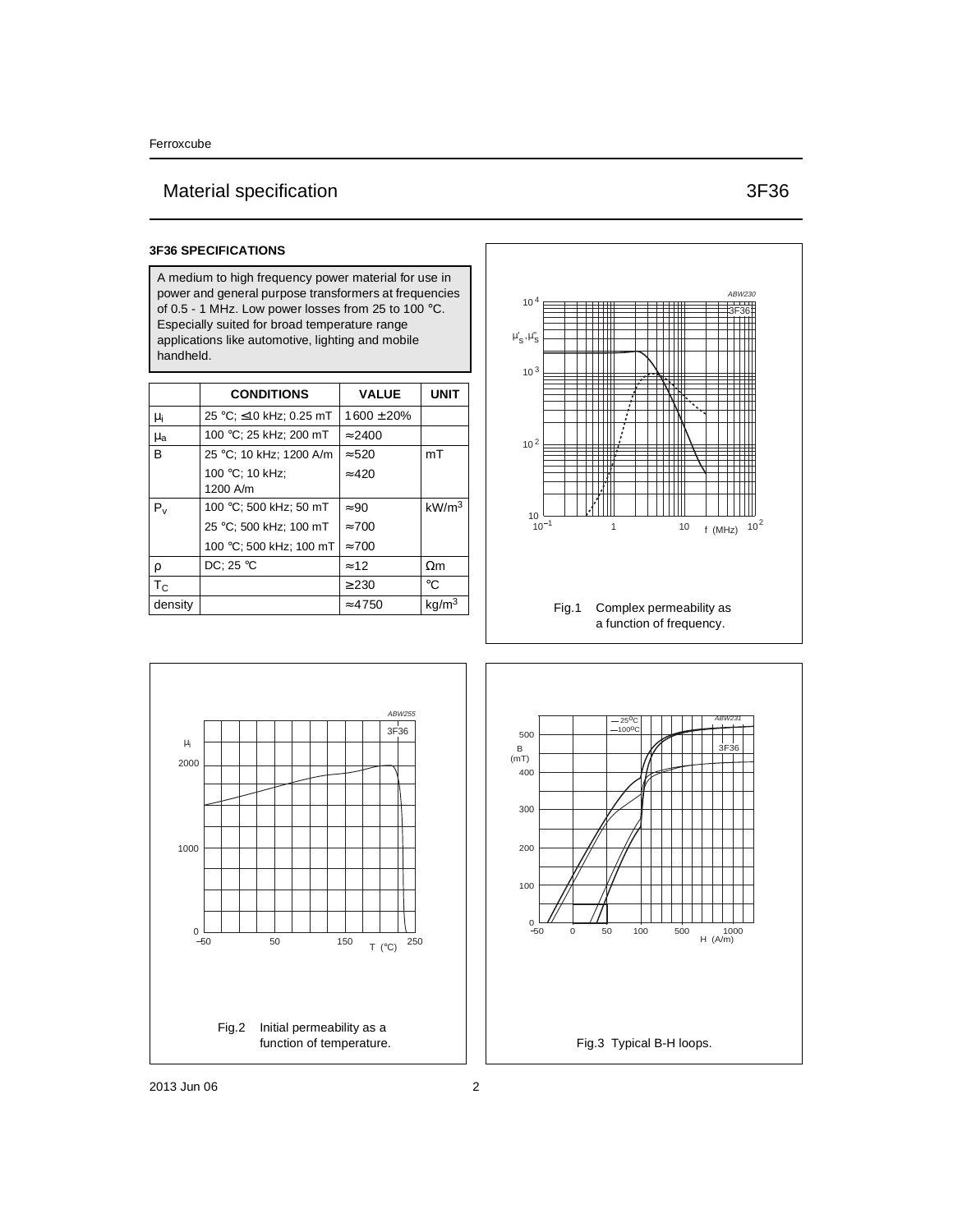## Material specification 3F36